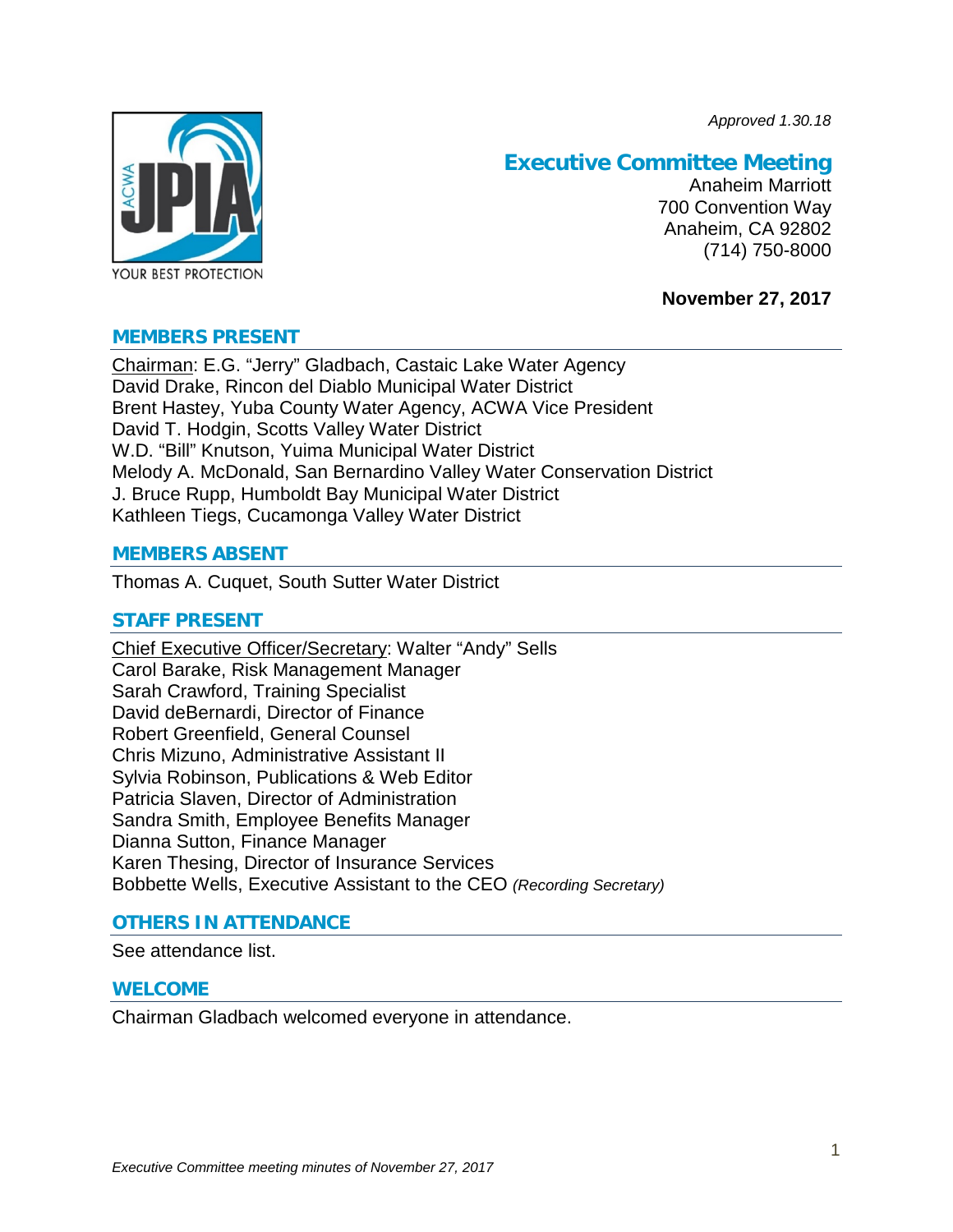# **CALL TO ORDER AND ANNOUNCEMENT OF QUORUM**

Chairman Gladbach called the meeting to order at 10:22 a.m. He announced there was a quorum.

# **PLEDGE OF ALLEGIANCE/EVACUATION PROCEDURES**

Chairman Gladbach led the Pledge of Allegiance and Mr. Sells gave the evacuation procedure instructions.

# **ANNOUNCEMENT RECORDING OF MEETING**

Chairman Gladbach announced that the meeting would be recorded to assist in preparation of minutes. Recordings are only kept 30 days following the meeting, as mandated by the California Brown Act.

#### **PUBLIC COMMENT**

Chairman Gladbach noted that, as the agenda stated, members of the public would be allowed to address the Executive Committee on any agenda item prior to the Committee's decision on that item. Comments on any issues on the agenda, or not on the agenda, were also welcomed. No comments were brought forward.

### **INTRODUCTIONS**

Chairman Gladbach introduced the Committee members, staff, and guests in attendance.

# **ADDITIONS TO OR DELETIONS FROM THE AGENDA**

Chairman Gladbach asked for any additions to, or deletions from, the agenda; in closed session. Staff had none.

### **CONSENT AGENDA**

Chairman Gladbach called for approval of the Consent Agenda:

M/S/C (McDonald/Hastey) (Drake-Yes; Gladbach-Yes; Hastey-Yes; Hodgin-Yes; Knutson-Yes; McDonald-Yes; Rupp-Yes; Tiegs-Yes): That the Executive Committee approve the minutes of the October 31, 2017 meeting; excuse the absence of Vice-chairman Cuquet; and approve the JPIA disbursements of:

Vendor Payments, Employee Benefits Claim Payments, Payroll, and summary of confidential claims payments for the Liability, Property, & Workers' Compensation Programs: October 1-15, 2017; and October 16-31, 2017.

### **ADMINISTRATION**

Meetings attended on behalf of the JPIA None reported.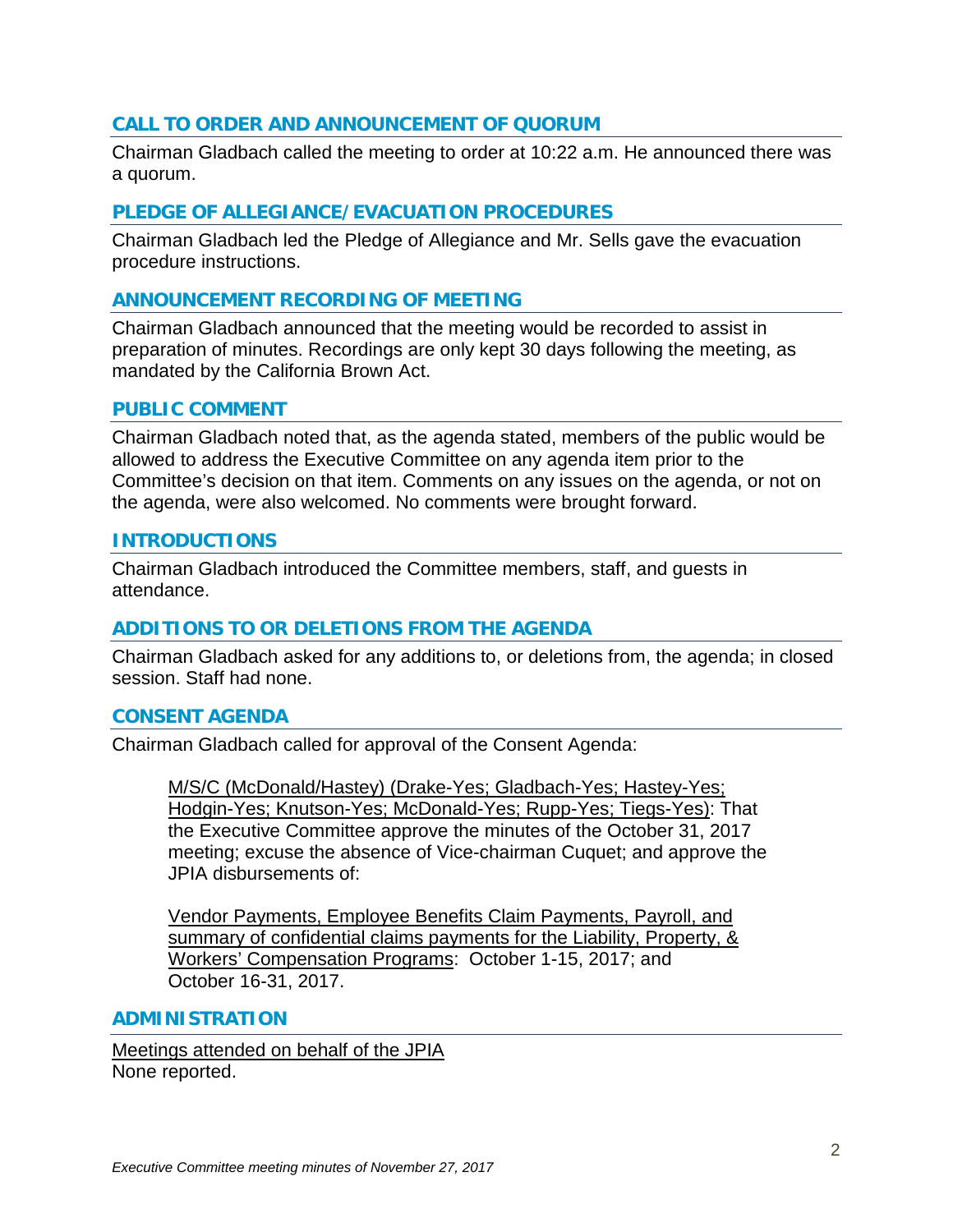Personnel Committee

Chairman Gladbach reported on the recommendations of the Personnel Committee's meeting on November 13, 2017. The following action items were presented to the Executive Committee for approval:

M/S/C (Hodgin/McDonald) (Drake-Yes; Gladbach-Yes; Hastey-Yes; Hodgin-Yes; Knutson-Yes; McDonald-Yes; Rupp-Yes; Tiegs-Yes): That the Executive Committee accept the recommendation of the Personnel Committee to approve three new positions and pay grades; Administrative Assistant I (grade 18), Administrative Assistant III (grade 24), and Claims Assistant (grade 24); and to approve the associated updates to the Pay Schedule.

M/S/C (Hodgin/Knutson) (Drake-Yes; Gladbach-Yes; Hastey-Yes; Hodgin-Yes; Knutson-Yes; McDonald-Yes; Rupp-Yes; Tiegs-Yes): That the Executive Committee accept the recommendation of the Personnel Committee to approve the changes to the JPIA Employee Handbook, as presented.

# **FINANCE**

Finance & Audit Committee Meeting

Committee Chairman Scaglione reported on the Finance & Audit Committee's meeting on November 27, 2017. There were no action items.

# **MISCELLANEOUS**

Future agenda items: None stated.

Availability for next meeting: January 30, 2018, no conflicts noted.

# **CLOSED SESSION**

Before proceeding into closed session, General Counsel announced the item(s) to be discussed.

M/S/C (McDonald/Knutson) (Drake-Yes; Gladbach-Yes; Hastey-Yes; Hodgin-Yes; Knutson-Yes; McDonald-Yes; Rupp-Yes; Tiegs-Yes): That the Executive Committee adjourn to closed session.

At approximately 10:34 a.m., the Executive Committee, upon advice of General Counsel, adjourned to closed session pursuant to Government Code(s) Section 54956.95 to discuss Liability claims in:

1. Watson vs. Calaveras County Water District

M/S/C (McDonald/Hastey) (Drake-Yes; Gladbach-Yes; Hastey-Yes; Hodgin-Yes; Knutson-Yes; McDonald-Yes; Rupp-Yes; Tiegs-Yes): That the Executive Committee reconvene to open session.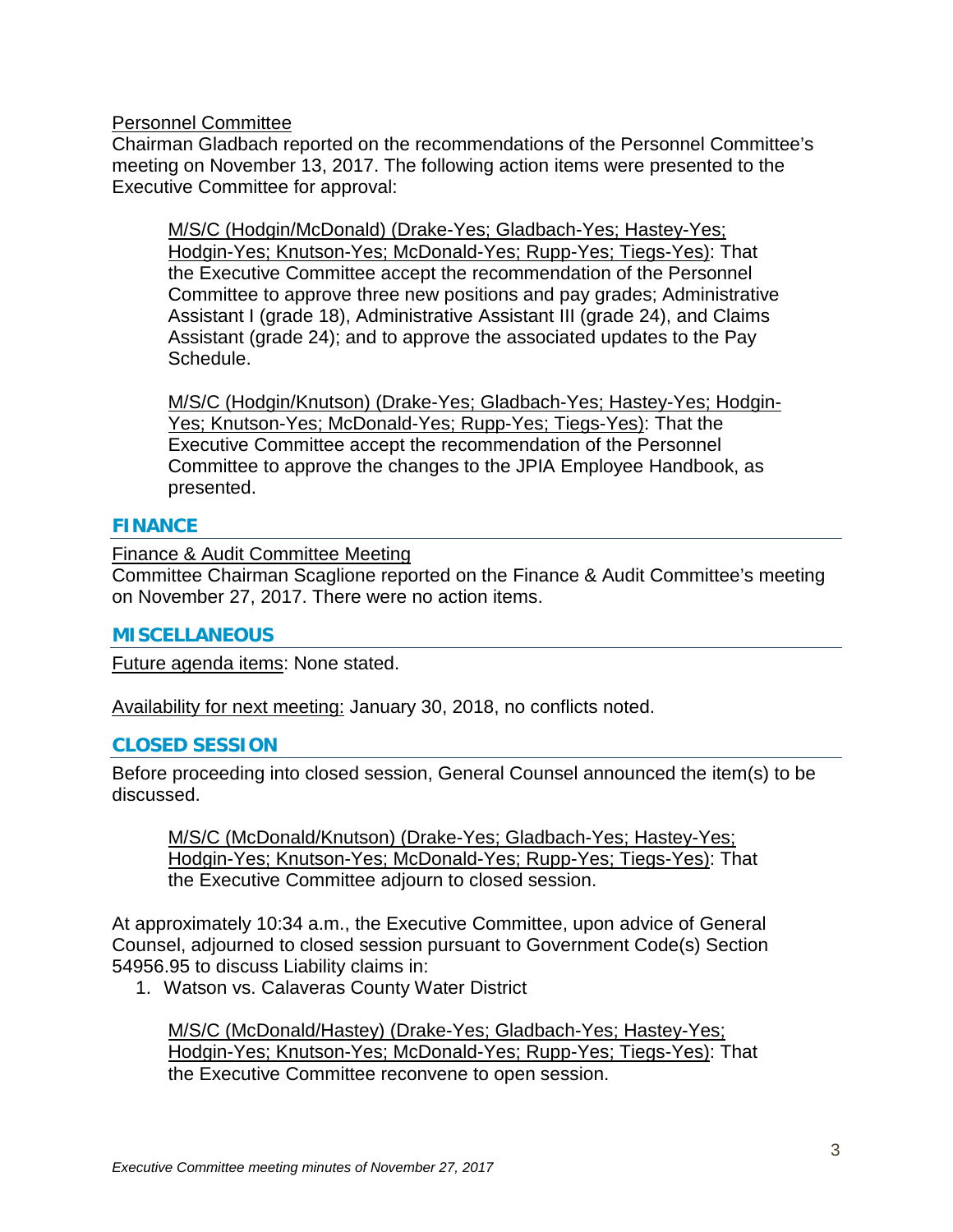The Committee returned to open session at approximately 10:50 a.m. General Counsel reported:

• Closed session item #1: No reportable action, instructions given to staff.

The Executive Committee meeting adjourned at 10:52 a.m.

Attest:

X

X

E. G. "Jerry" Gladbach Chairman

Walter A. Sells Secretary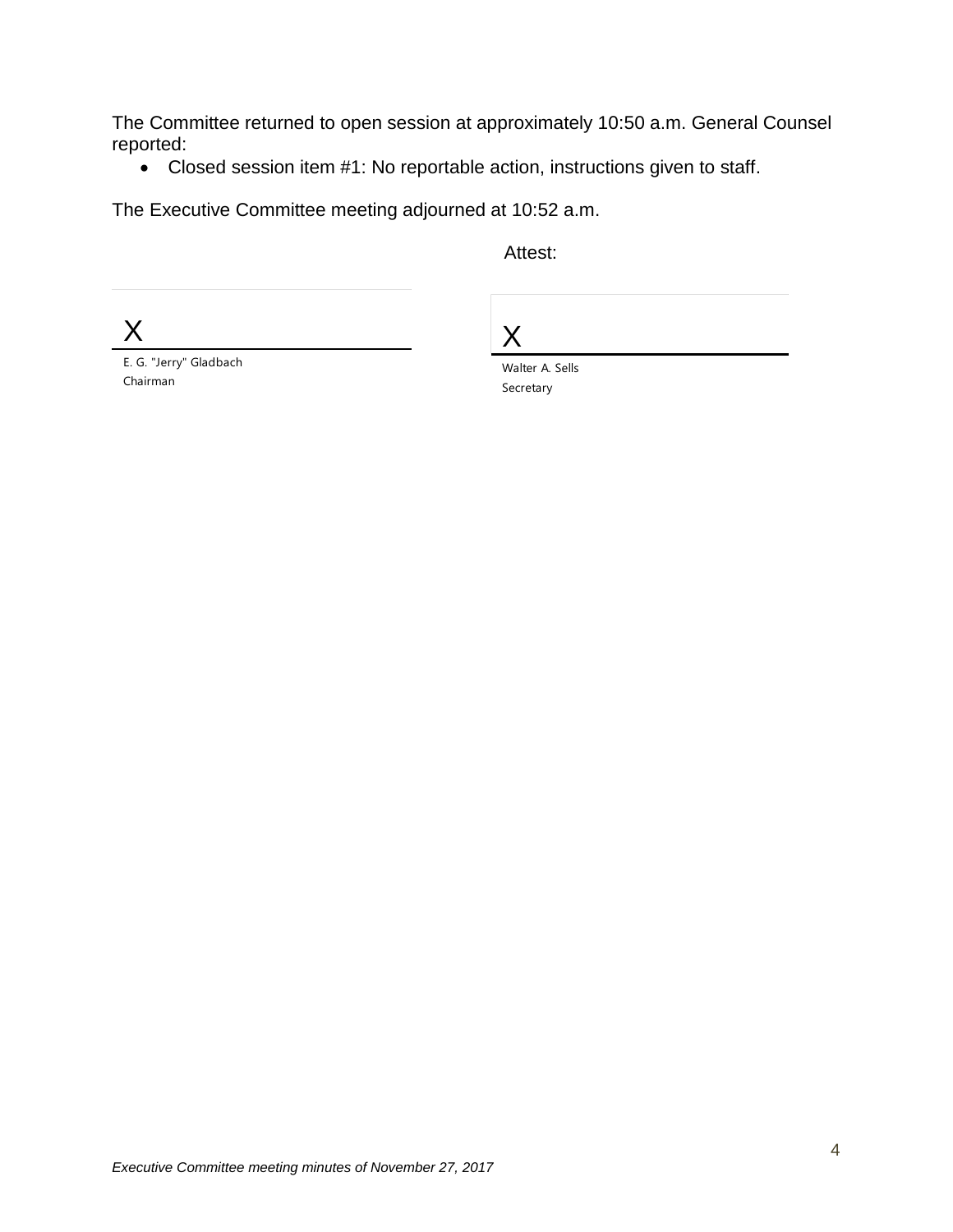# **JPIA EXECUTIVE COMMITTEE MEETING**

#### *District / Organization Name Position*

Antelope Valley-East Kern Water Agency **Patti Rose** Patti Rose **Office Manager** Borrego Water District **Harry Ehrlich Director Harry Ehrlich** Director Calleguas Municipal Water District Thom Slosson Director Calleguas Municipal Water District **Scott Quady Calleguas Municipal Water District** Control Boott Quady Director Chino Basin Watermaster **Bob Kuhn** Bob Kuhn Bob Kuhn Director Crescenta Valley Water District Judy Tejeda Director El Dorado Irrigation District **Michael Rafferty** Director Elk Grove Water District Tom Nelson Director Elsinore Valley Municipal Water District **Phil Williams** Phil Williams Director Florin Resource Conservation District **Finance Manager** Patrick Lee Finance Manager Fresno Metropolitan Flood Control District Ken Groom Netrol Director Friant Power Authority **Carl Janzen Carl Janzen** Director Friant Water Users Authority Carl Janzen Director Helix Water District DeAna Verbeke Director Henry Miller Reclamation District No. 2131 Palmer McCoy Executive Assistant Humboldt Bay Municipal Water District John Friedenbach Director Irvine Ranch Water District **Steve La Mar** Steve La Mar **Director** Director Kern County Water Agency **Charles Wulff** Charles Wulff **Charles Wulff Director** La Habra Heights County Water District **Pam McVicar Pam McVicar** Director Madera Irrigation District Carl Janzen Director Madera-Chowchilla Water & Power Authority Carl Janzen Director Mid-Peninsula Water District **National Accord Contract Contract Tammy Rudolph** General Manager Mission Hills Community Services District **Jim MacKenzie** Director Palmdale Water District Dennis LaMoreaux General Manager Paradise Irrigation District **Network** Kevin Phillips **General Manager** General Manager Pebble Beach Community Services District Suha Kilic Suha Kilic Deputy GM/CFO Rancho California Water District **California Contact California** Director Santa Rosa Regional Resources Authority **Santa Hoagland** Director **Idyllwild Water District Community Community Community Community Community Community Community Community Community** Rancho California Water District **Assemble 2** Eva Planzer **Asst. General Manager** Asst. General Manager Rancho California Water District **Eileen Dienzo** Eileen Dienzo HR Manager Rincon Del Diablo Municipal Water District **Jeff Umbrasas** Director of Finance Rio Linda/Elverta Community Services District Mitch Dion General Manager Rio Linda/Elverta Community Services District Mary Henrici **Community** Director Rio Linda/Elverta Community Water District **Paul Green** Paul Green **Director** Rowland Water District **Robert Lewis** Robert Lewis **Director** Sacramento Suburban Water District **Communist Claim York** Dan York **Asst. General Manager** San Diegutio Water District **Container Containers** Jace Schwarm **Manager** RM Manager San Gabriel Basin Water Quality Authority **Bob Kuhn** Bob Kuhn Director South Coast Water District **Director** Dennis Erdman Director South San Joaquin Irrigation District **Data Director** Dale Kuil Director Suisun-Solano Water Authority Pete Sanchez Director Tehachapi-Cummings County Water District Jonathan Hall Director Tehachapi-Cummings County Water District Tom Neisler General Manager Three Valleys Municipal Water District **Brian Bowcock** Director